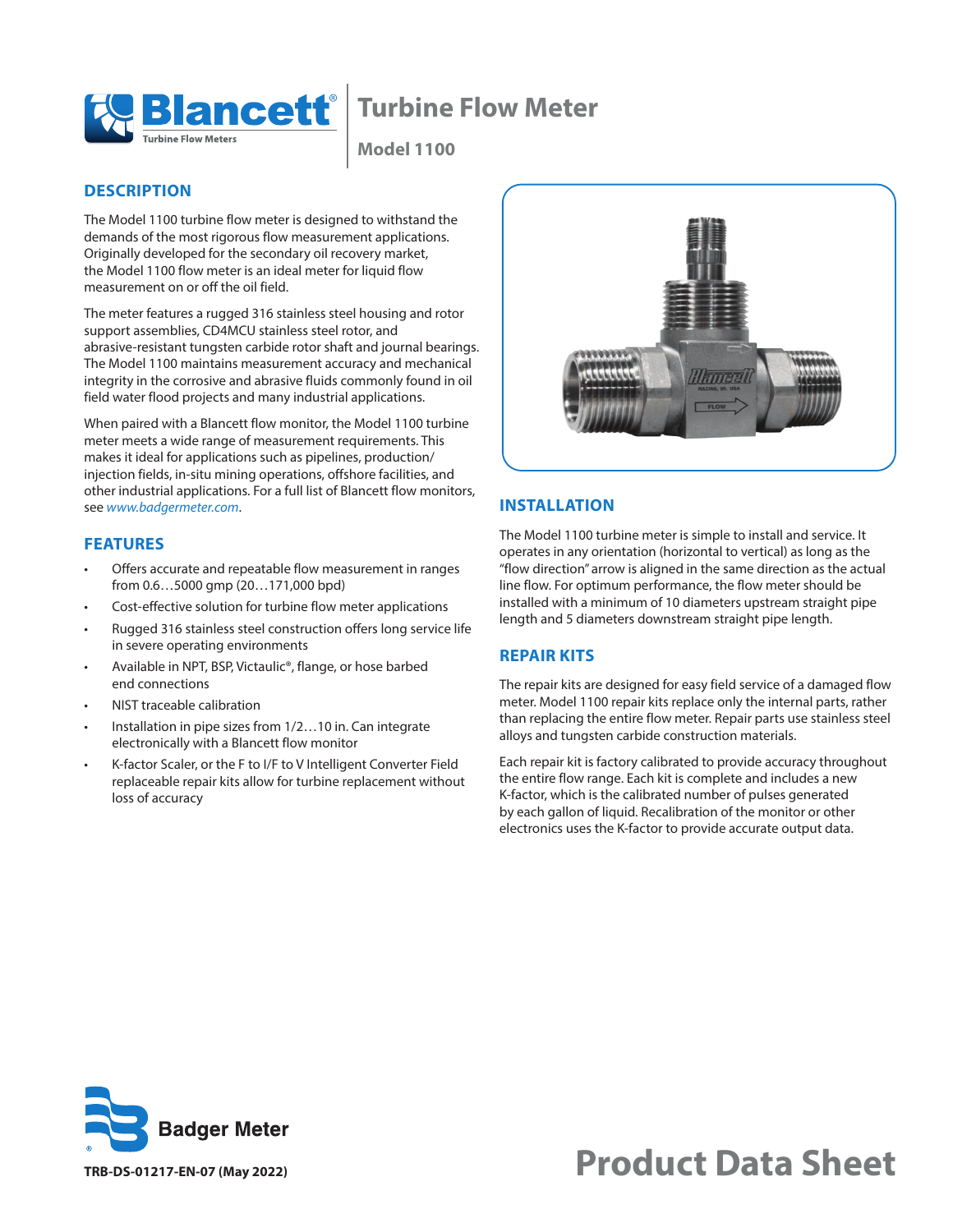#### **OPERATING PRINCIPLE**

Fluid entering the meter passes through the inlet flow straightener which reduces its turbulent flow pattern and improves the fluid's velocity profile. Fluid then passes through the turbine, causing it to rotate at a speed proportional to fluid velocity. As each turbine blade passes through the magnetic field at the base of the transducer, an AC voltage pulse is generated in the pickup coil. These pulses produce an output frequency proportional to the volumetric flow through the meter.



#### **K-FACTOR**

The K-factor represents the number of output pulses transmitted per gallon of fluid passing through the turbine meter. Each turbine has a unique K-factor. However, turbine meters are not functionally consistent throughout the full flow range of the meter.

There are several forms of friction inherent in the turbine meters that retard the rotational movement of the turbine rotor. These frictional forces include: magnetic drag, created by electromagnetic forces of pickup transducers; mechanical drag, due to bearing friction; and viscous drag, produced by flowing fluid.

As flow increases, the frictional forces are minimized and the free-wheeling motion of the turbine rotor becomes more linear (proportional to flow). The K-factor becomes relatively constant and the linear throughout the balance of the linear flow range. This is approximately a 10:1 turndown ratio from the maximum flow rate down to the minimum flow rate.

#### **Typical K-factor Curve (Pulse per US Gallon)**



#### **SPECIFICATIONS**

| <b>Materials of Construction</b>       | <b>Body</b>                                                                                    | 316 stainless steel           |  |  |  |  |
|----------------------------------------|------------------------------------------------------------------------------------------------|-------------------------------|--|--|--|--|
|                                        | Rotor                                                                                          | <b>CD4MCU</b> stainless steel |  |  |  |  |
|                                        | <b>Bearings</b>                                                                                |                               |  |  |  |  |
|                                        | <b>Rotor Shaft</b>                                                                             | Tungsten carbide              |  |  |  |  |
|                                        | <b>Rotor Support</b>                                                                           | 316 stainless steel           |  |  |  |  |
| <b>Operating Temperature</b>           | $-150350^{\circ}$ F (-101177°C)                                                                |                               |  |  |  |  |
| <b>Pressure Rating</b>                 | 800 or 5000 psi                                                                                |                               |  |  |  |  |
| <b>End Connections</b>                 | NPT, BSP, Victaulic <sup>®</sup> , flange, hose barbed                                         |                               |  |  |  |  |
| <b>Turndown Ratio</b>                  | 10:1                                                                                           |                               |  |  |  |  |
| <b>Accuracy</b>                        | $\pm$ 1% of reading for 7/8 in. and larger meters                                              |                               |  |  |  |  |
|                                        | $\pm$ 1% of reading over the upper 70% of the measuring range for 3/8, 1/2, and 3/4 in. meters |                               |  |  |  |  |
| <b>Repeatability</b>                   | ±0.1%                                                                                          |                               |  |  |  |  |
| <b>Calibration</b>                     | Water (NIST traceable calibration)                                                             |                               |  |  |  |  |
| Pickup                                 | B111109                                                                                        |                               |  |  |  |  |
| <b>Certifications</b>                  | CSA Class I Div 1, Groups C & D                                                                |                               |  |  |  |  |
|                                        | Class II Div 1, Groups E, F & G: intrinsically safe*                                           |                               |  |  |  |  |
|                                        | CSA Clas I Div 1 Groups C,D; complies to UL 1203 and CSA 22.2 No. 30                           |                               |  |  |  |  |
|                                        | Met Labs File No. E112860 (for explosion proof models only)                                    |                               |  |  |  |  |
| * Contact factory for ordering options |                                                                                                |                               |  |  |  |  |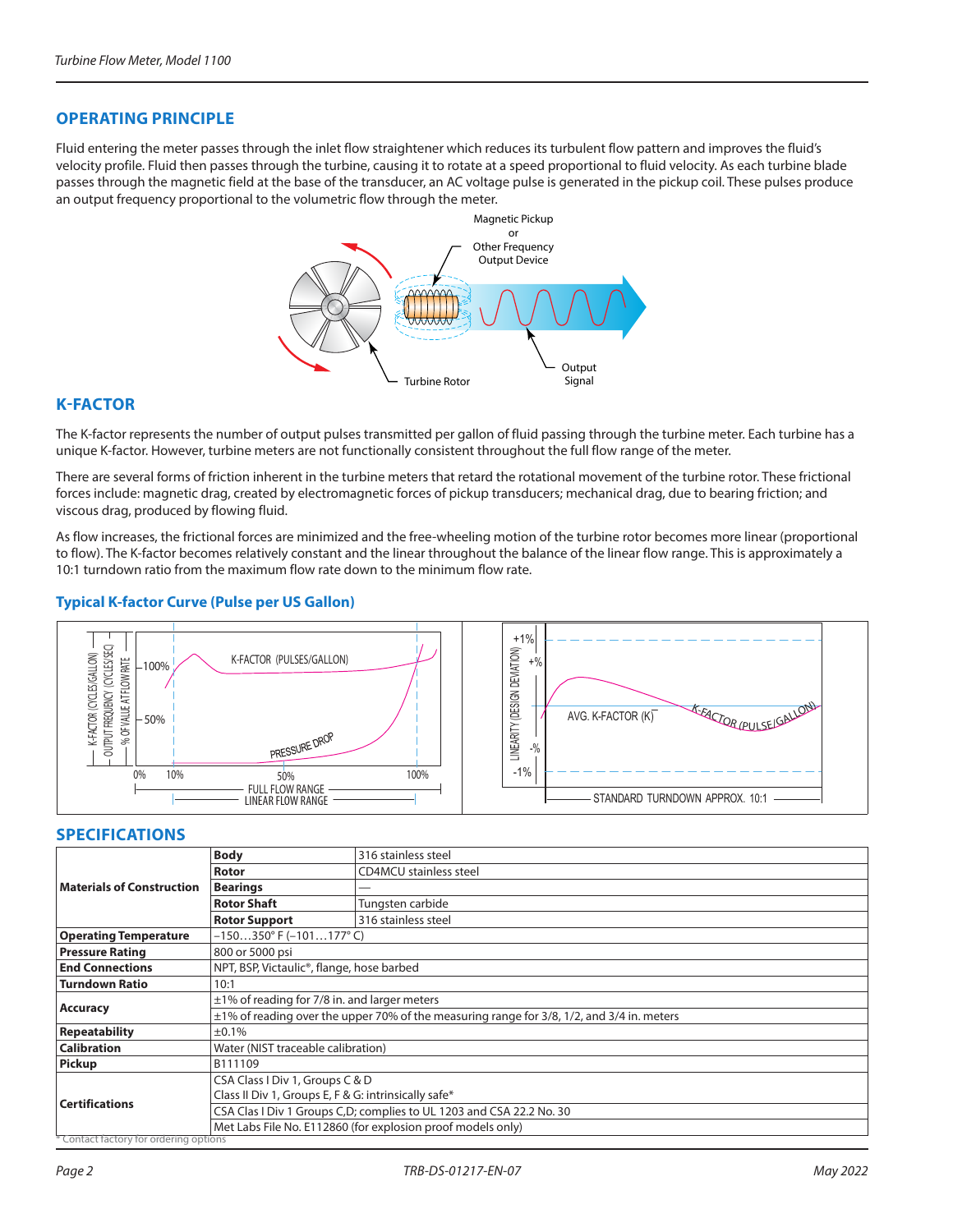### **METER PARTS**



**NOTE:** If the meter repair kit part number ends in NCC (no calibration), it was not factory calibrated. For these repair kits, use the nominal K factor supplied.

#### **REPAIR KIT PART NUMBER INFORMATION**

| <b>Flow Meter Size</b>   | <b>Replacement Kit Fits</b><br><b>Meter Part Number</b> | <b>Repair Kit Part Number</b> |  |  |  |
|--------------------------|---------------------------------------------------------|-------------------------------|--|--|--|
| $3/8$ in.                | B110-375, B110-375-1/2                                  | B251-102                      |  |  |  |
| $1/2$ in.                | B110-500, B110-500-1/2                                  | B251-105                      |  |  |  |
| $3/4$ in.                | B110-750, B110-750-1/2                                  | B251-108                      |  |  |  |
| $7/8$ in.                | B110-875                                                | B251-109                      |  |  |  |
| $1$ in.                  | B111-110                                                | B251-112                      |  |  |  |
| $1 - 1/2$ in.            | B111-115                                                | B251-116                      |  |  |  |
| 2 in. Low                | B111-121                                                | B251-116                      |  |  |  |
| $2$ in.                  | B111-120                                                | B251-120                      |  |  |  |
| $3$ in.                  | B111-130                                                | B251-131                      |  |  |  |
| 4 in.                    | B111-140                                                | B251-141                      |  |  |  |
| 6 in.                    | B111-160                                                | B251-161                      |  |  |  |
| 8 in.                    | B111-180                                                | B251-181                      |  |  |  |
| 10 in.                   | B111-200                                                | B251-200                      |  |  |  |
| Standard Magnetic Pickup | All Meter Sizes                                         | B111109                       |  |  |  |